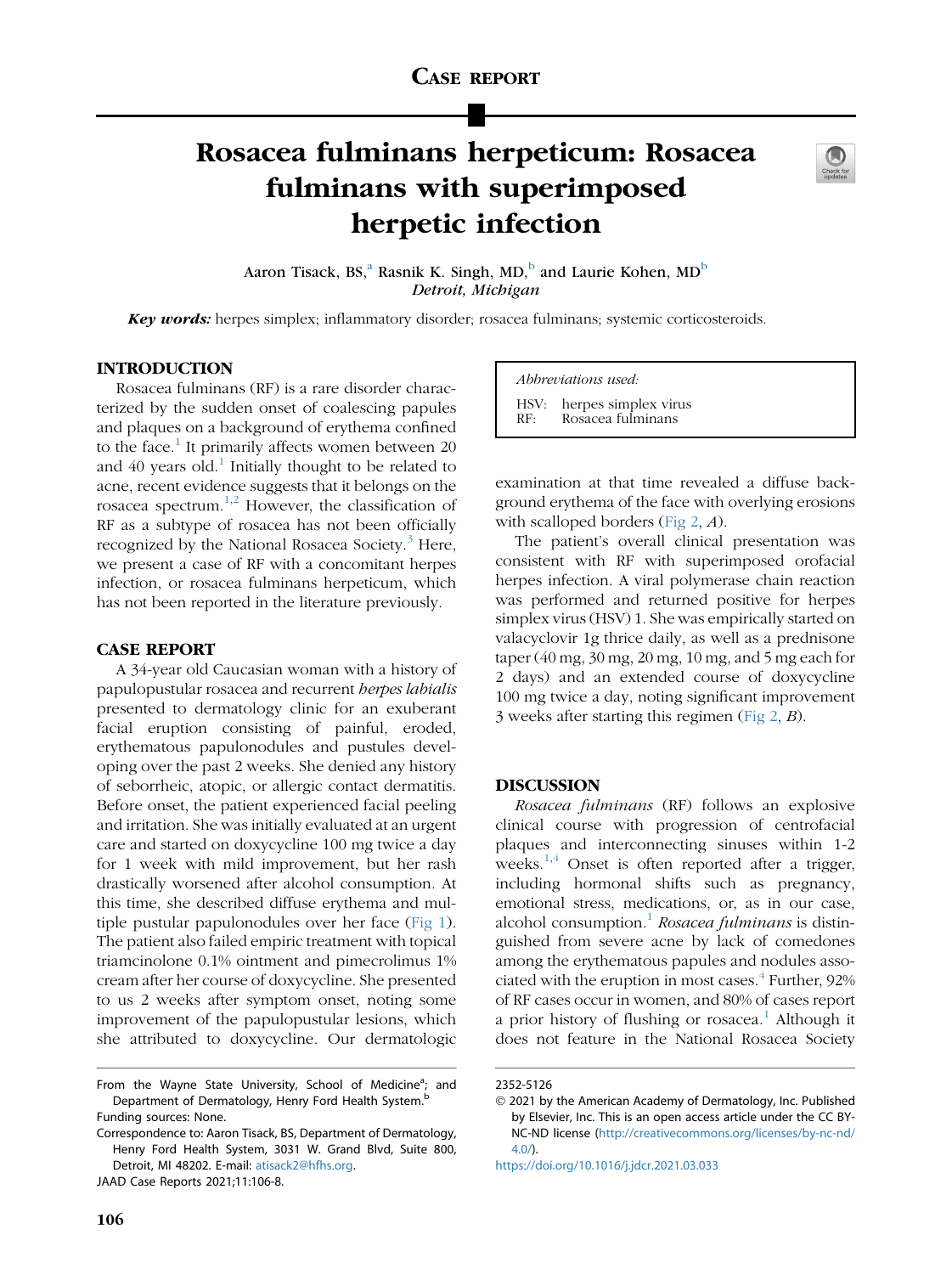<span id="page-1-0"></span>

Fig 1. Presentation at symptom onset.

<span id="page-1-1"></span>

Fig 2. Presentation of patient (A) at dermatology clinic and (B) at 1-week follow-up.

classification at present, it appears likely that RF is an extremely inflammatory variant of rosacea. $1,3$  $1,3$ 

Treatment of RF has developed greatly over time. Currently, a combination of systemic corticosteroids and/or isotretinoin is recommended.[1](#page-2-0)[,5](#page-2-4) Withdrawal of systemic corticosteroids can lead to flaring of symptoms; therefore, a slow taper over 2-3 weeks is advised.[4](#page-2-3) Oral antibiotics, such as tetracyclines, macrolides, and dapsone, have been used but are often ineffective as monotherapy. Erythromycin is preferred in pregnant patients but rarely leads to

resolution of symptoms.<sup>[1](#page-2-0)</sup> Isotretinoin is initiated in many cases after delivery to facilitate the resolution.

So far, rosacea fulminans herpeticum has not been reported in the literature. However, Kaposi varicelliform eruption is a well-documented phenomenon and refers to a disseminated cutaneous infection of HSV 1 or 2, coxsackievirus A16, or vaccinia virus in association with an underlying dermatosis.<sup>[6](#page-2-5)</sup> Eczema herpeticum is specific to atopic dermatitis with superimposed HSV.<sup>[7](#page-2-6)</sup> Most commonly seen in the setting of atopic dermatitis, both Eczema